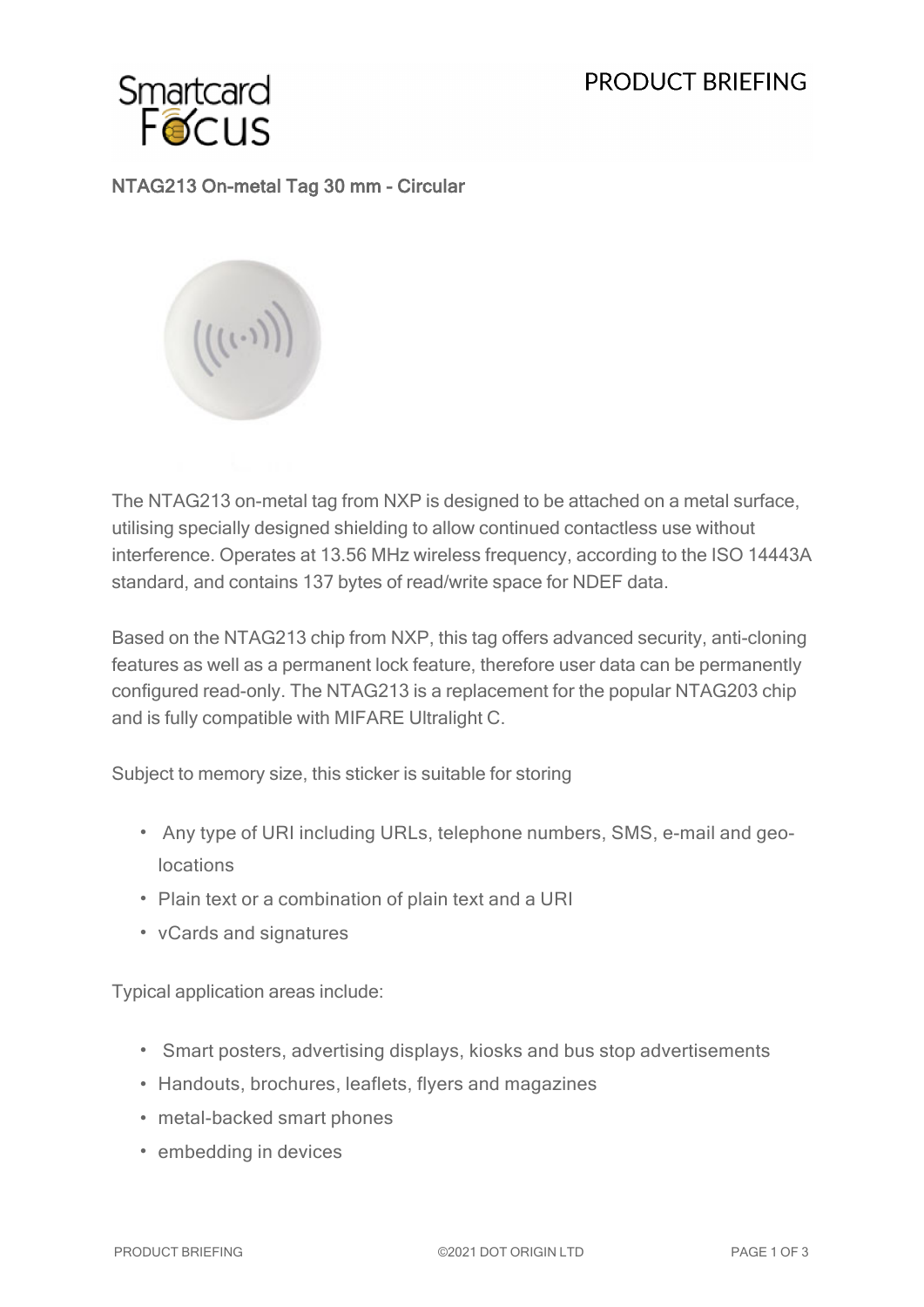- Public Transportation
- Loyalty and payment

This tag is NFC forum type 2 compliant and typically operates at a distance of up to 5cm depending on the power provided by the NFC enabled device.

Supplied as 1.5mm thick, 30mm diameter self-adhesive tags with RFID logo.

Pricing is per tag.

We offer various NFC encoding, printing & customising services - please contact us for details!

#### Limited stock remaining

Circular NTAG213 tag for use on metal surfaces. 137 bytes of memory. Operates at 13.56 MHz. Supplied as 1.5mm thick, 30mm diameter self-adhesive tags with RFID logo.

To buy, visit:

[https://www.smartcardfocus.com/shop/ilp/id~730/ntag213-on-metal-tag-30-mm](https://www.smartcardfocus.com/shop/ilp/id~730/ntag213-on-metal-tag-30-mm-circular/p/index.shtml?utm_source=download&utm_medium=pdf&utm_campaign=scf-product-pdf)[circular/p/index.shtml](https://www.smartcardfocus.com/shop/ilp/id~730/ntag213-on-metal-tag-30-mm-circular/p/index.shtml?utm_source=download&utm_medium=pdf&utm_campaign=scf-product-pdf)

This Product Briefing has been produced by Dot [Origin](https://www.dotorigin.com/) Ltd, the smart card experts behind [SmartcardFocus.com.](https://www.smartcardfocus.com/?utm_source=download&utm_medium=pdf&utm_campaign=scf-product-pdf) If you have a query email [sales@smartcardfocus.com](mailto:sales@smartcardfocus.com?subject=Product Briefing query) or call us on +44 (0)1428 685250.